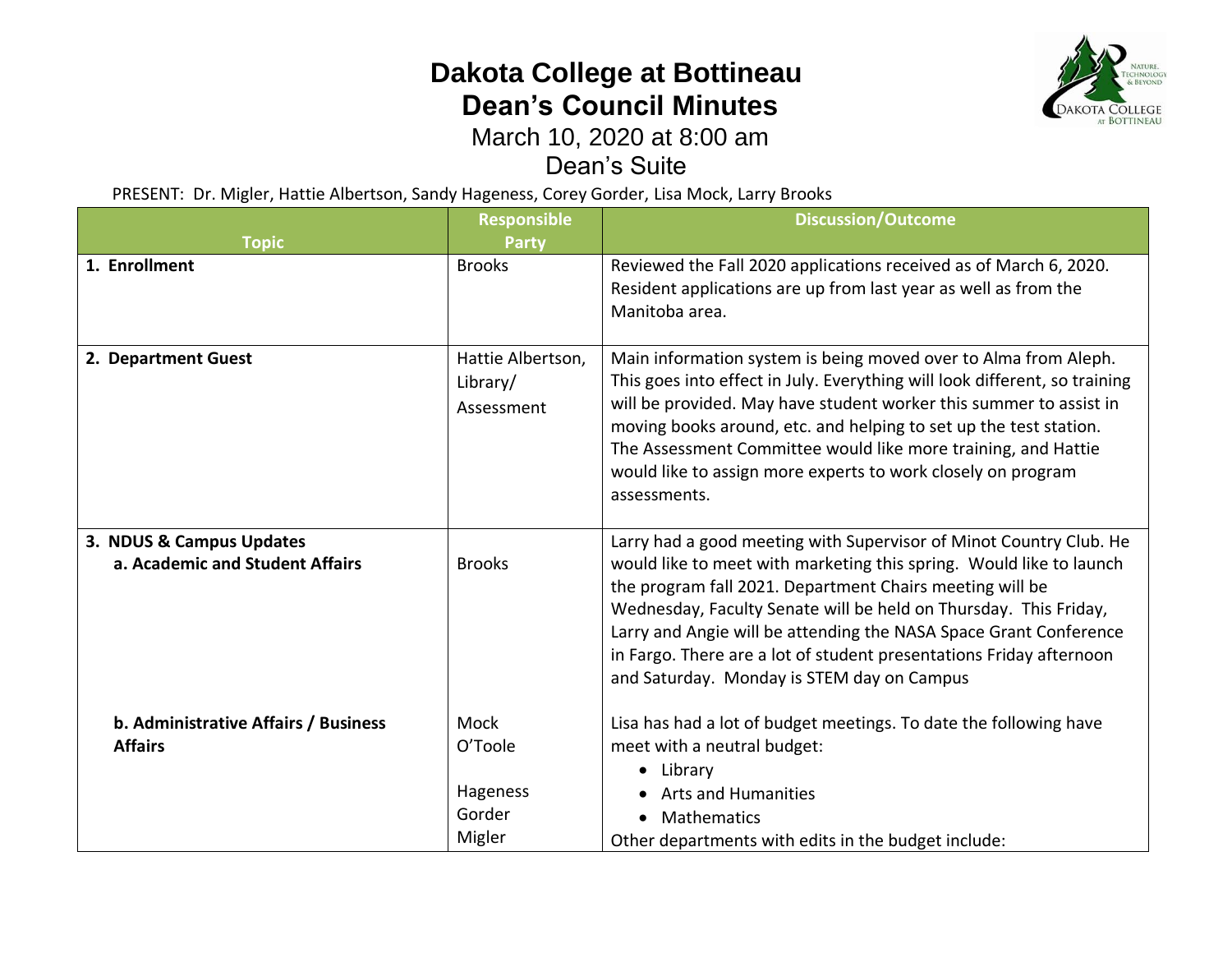## **Dakota College at Bottineau Dean's Council Minutes**



|                                                                                    | an o oodhon minatoo<br><b>COMMOTIVE COLLECT</b>                                                                                                                                                                                                                                                                                                                                                                                                                                                                                                                                                                                                                                                                                                                                                                                                                           |
|------------------------------------------------------------------------------------|---------------------------------------------------------------------------------------------------------------------------------------------------------------------------------------------------------------------------------------------------------------------------------------------------------------------------------------------------------------------------------------------------------------------------------------------------------------------------------------------------------------------------------------------------------------------------------------------------------------------------------------------------------------------------------------------------------------------------------------------------------------------------------------------------------------------------------------------------------------------------|
|                                                                                    | Marketing may put in a request for an increase from this<br>year's budget. There may be a transfer of budget dollars from<br>recruitment in Student Services fund to marketing as that is<br>where funds had been spent from in the past.<br>• Student Services may be adjusted.<br>• Mental Health budget reviewed. The State will continue to<br>fund the \$25,000 to the mental health consortium, with two<br>interns brought in to assist. The consortium is made up of<br>LRSC and WSC. WSC just hired a counselor, starting April 1 and<br>LRSC is currently interviewing.<br>• Women's hockey budget reviewed. The men's football budget<br>may be transferred to women's hockey.<br>Equipment requests have also been touched on with each budget<br>meeting. Lisa will send the form out to all departments this week,<br>with a request to return by April 15. |
| d. Distance Education Council/Distance<br><b>Ed. and Academic Support Services</b> | Kayla was not available to report.                                                                                                                                                                                                                                                                                                                                                                                                                                                                                                                                                                                                                                                                                                                                                                                                                                        |
| e. Public Affairs Council                                                          | Have added a second radio interview show. KBTO is on Wednesday<br>mornings at 8:30 am and now there is one on the Rugby station<br>KKWZ-FM and KZZJ-AM every Friday morning at 8:30 am. The KBTO<br>interview will be rebroadcast on KKWZ/KZZJ with an occasional live<br>broadcast.<br>The DCB App is now available in both Apple and Android versions.<br>Promotions will go out this week.<br>The Chamber Business After Hours is scheduled for Thursday April 30<br>from $3:30 - 7:00$ pm. There will be tours every half hour starting at<br>4:00 pm with 7 stops throughout campus.                                                                                                                                                                                                                                                                                 |